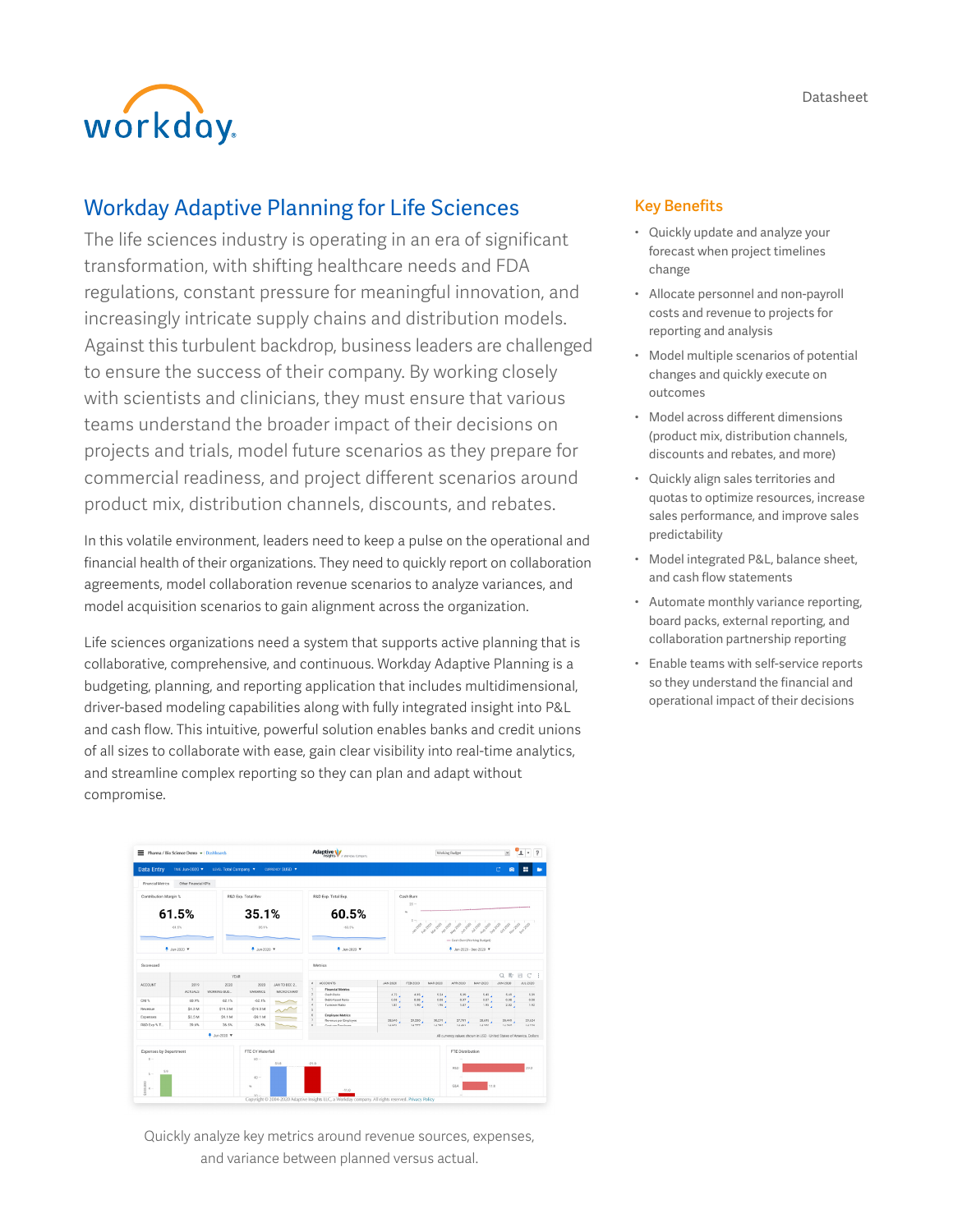# Plan and Model Across Multiple Scenarios, Variables, and Dimensions

With Workday Adaptive Planning, life sciences organizations are well equipped to plan across a number of dimensions, producing detailed models based on multiple scenarios so you can execute on outcomes. Users have the ability to model integrated P&L, balance sheet, and cash flow statements to reflect the complexities of the business. You can model and forecast scenarios across product mix, distribution channels, discounts, and rebates, and model options between R&D and acquisition. And you can model the skills and talent needed in your workforce, optimally plan revenue streams, and build plans across the enterprise using a single source of truth. With driver-based modeling, Workday Adaptive Planning enables your entire organization to capture interdependencies across a wide range of variables.

## Supercharge Planning with Elastic Hypercube Technology

Built with patent-pending Elastic Hypercube Technology, Workday Adaptive Planning offers power, scalability, and performance without compromising ease of use. This technology not only calculates complex models, but also adds memory and compute power as necessary to evaluate model elements in parallel. Purpose-built domain intelligence makes it easier and faster for users to build and adapt functional models. And tight links with Microsoft Office enable quick creation of board reporting on the fly.

## Gain Real-Time Visibility Within a Flexible, Intuitive Interface

With a configurable dashboard that can be adjusted and expanded to meet the needs of any life sciences organization, Workday Adaptive Planning puts you in control. Analyze key business drivers across any aspect of the business. Generate reports at whatever level of granularity you need. And quickly perform variance analysis at every step along the way so you can determine the difference between actual and planned behavior. All of this is available in a web-based interface that allows users to operate in a familiar tabular environment, facilitating input from all types of employees regardless of training.

#### Integrate with Core Business Systems and Processes

As the landscape of the life sciences industry grows more complex, organizations can no longer afford to keep critical business functions in isolated silos. Workday Adaptive Planning integrates with other core business systems and external data sources to enable comprehensive planning, analysis, and reporting within even the most restrictive regulatory frameworks. And with a cloud-based solution at your fingertips, there's no need for new hardware or software as you plan for the road ahead.

(C<br>With<br>Plan<br>budg With Workday Adaptive Planning, we achieved a better budget process at a fraction of the cost compared to the millions of dollars and years of investment spent maintaining the on-premises solution.

**Senior Finance Manager**